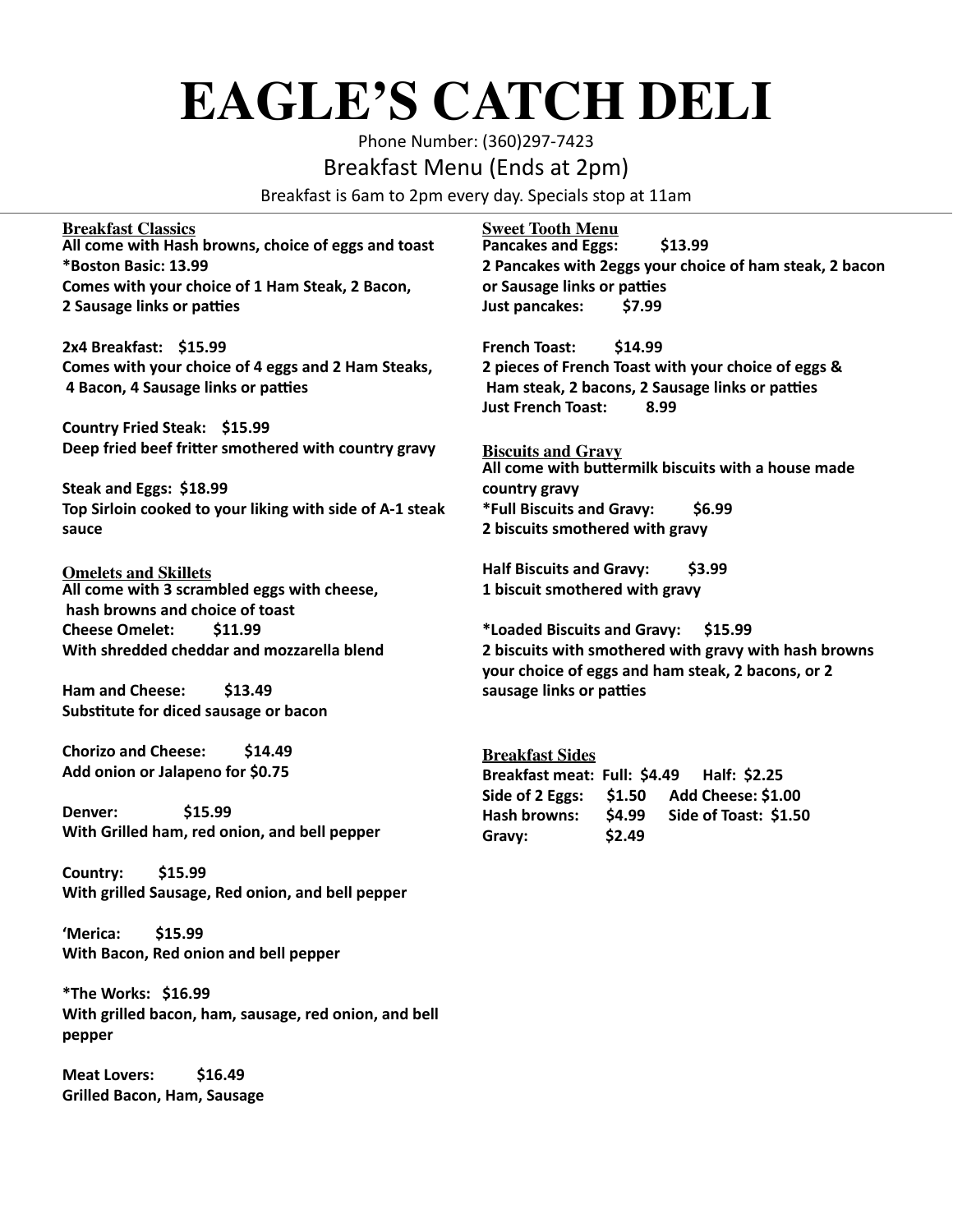

# **EAGLE'S CATCH DELI (360) 297 - 7423 6AM – 6PM**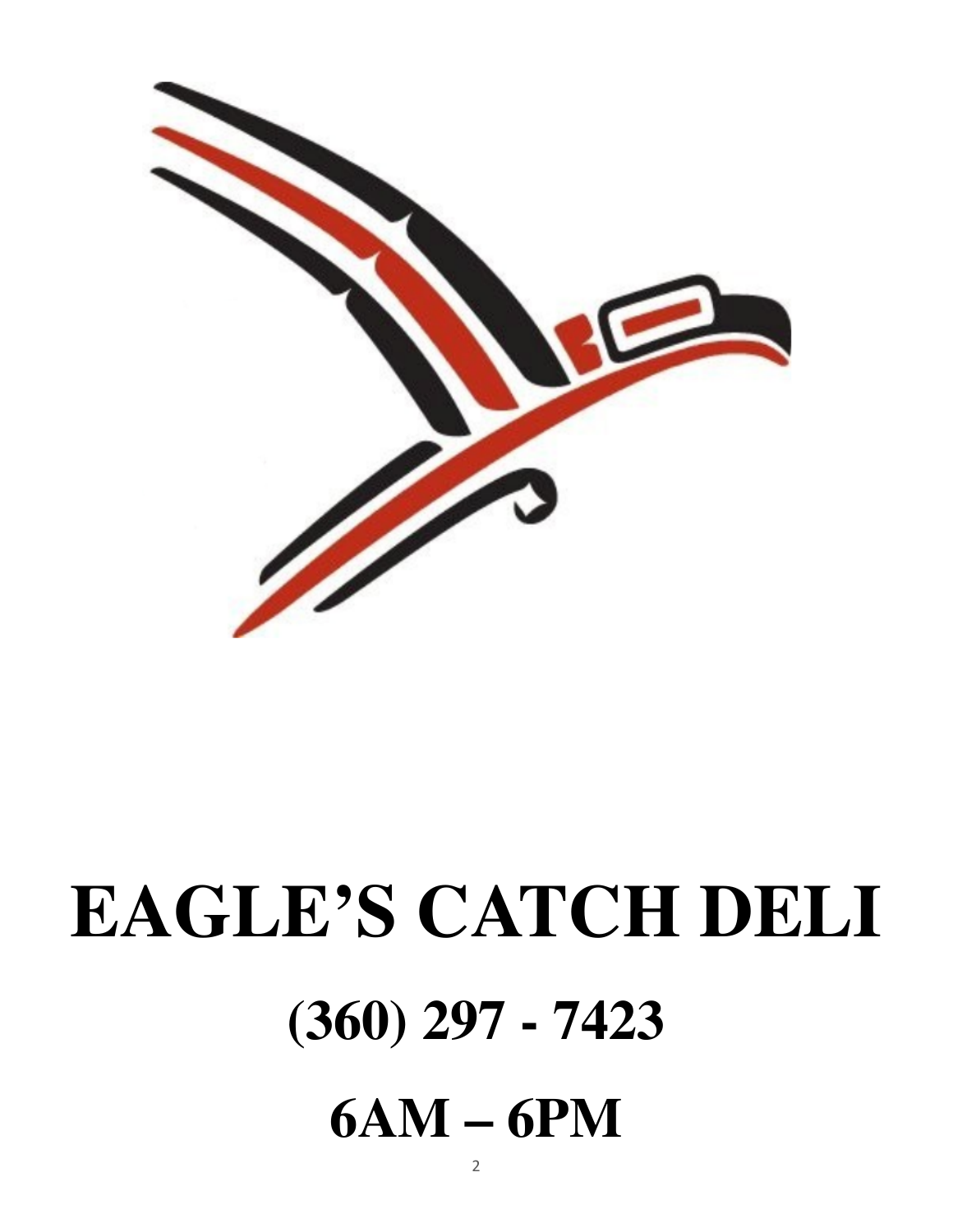# **EAGLE'S CATCH DELI**

Phone Number: (360)297-7423

#### Lunch Menu (Starts at 10am)

Lunch is 10am to 6pm every day. Specials start at 11am

#### **Hand Pressed Burgers**

**All 4oz Burgers are seasoned with Johnnies Salt and pepper, with Lettuce, tomato, red onion, pickle, and mayo, MUST ask for Ketchup or Mustard; With your choice of side of French Fries, Curly Fries, Tater Tots, Salad or Onion Rings are \$1.99 extra Add Extra patty: \$2.50 Add 2 pieces of Bacon: \$2.25 Add Extra Cheese: \$1 Add Jalapenos or Extra veggies: \$0.75 Extra Sauce: \$0.75**

**\*Classic Cheese Burger: \$12.99 With Cheddar Cheese**

**\*Bacon Cheese Burger: \$13.99 Comes with 2 pieces of bacon with your cheese burger**

**Hamburger: \$11.99 Comes with no cheese**

**Jalapeno Burger: \$13.49 Comes with Grilled Jalapenos and pepper jack cheese**

**Chicken Burger: \$11.99 Comes with your choice of Crispy or Grilled Chicken** 

**1000 Island Burger: \$13.49 Comes 1000 Island Dressing instead of mayo and Swiss cheese**

**Chili Burger: \$13.49 Comes with Burger smothered with chili and shredded cheddar** 

**Black and Bleu Burger: \$13.99 Comes with grilled onions, Bleu cheese, and burger is seasoned with Cajun seasoning**

**A-1 Burger: \$13.99 Comes with Burger smothered with A-1 Sauce, grilled onion, and pepper jack cheese**

**Chicken Bacon Ranch Burger: \$13.99 Comes with your choice of crispy or grilled chicken, Swiss cheese, and Ranch instead of** 

**Mayo**

**Wrangler Burger: \$15.99 Comes with 2 Burger patties. One with cheddar cheese the other with pepper jack cheese, with BBQ sauce and mayo, no veggies** 

#### **Hot Sandwiches**

**All Hot Sandwiches come with side of French Fries Curly Fries: \$0.50 Tater Tots: \$0.20 Extra Onion Rings: \$4.99 Extra Add Extra Meat: \$2.50 Add extra cheese: \$1.00 Add 2 pieces of bacon: \$2.25 Add Jalapenos: \$0.75**

**Grilled Cheese: \$11.99 Comes with your choice of grilled White, 9 Grain, or Sour Dough bread Add Ham, Turkey, or Roast beef \$2.50**

**Tuna Melt: \$13.49 Comes with Grilled Tuna, cheddar cheese, and your choice of Grilled White, 9 Grain, Sour Dough bread**

**Club Sandwich: \$16.99 Comes with Ham, Turkey, Cheddar, Swiss, Lettuce, Tomato, and bacon and your choice of toasted White, 9 Grain, Sour Dough bread**

**Bacon Lettuce and Tomato: \$14.49**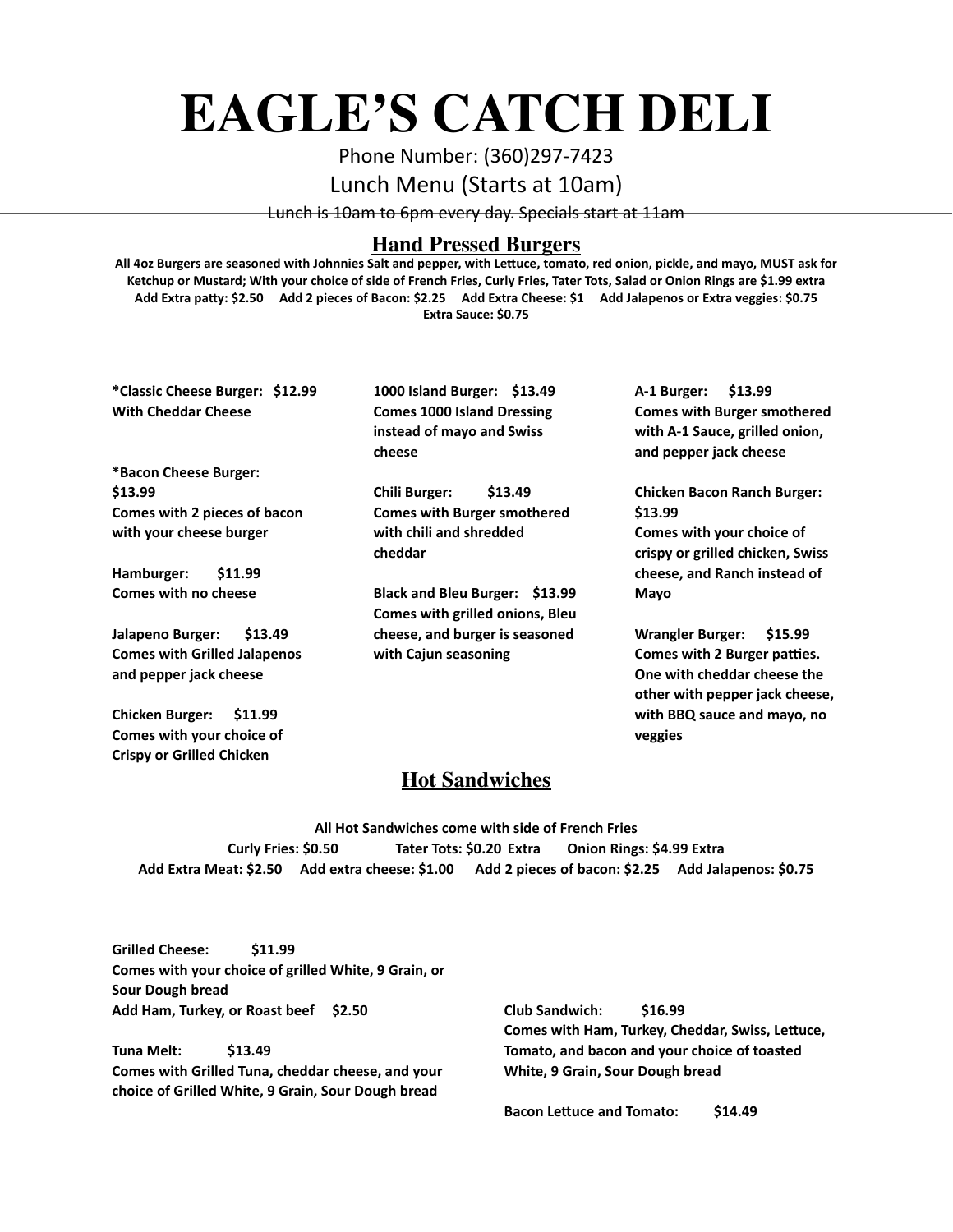**Comes with 5 pieces of bacon and your choice of toasted White, 9 Grain, Sour Dough bread**

**Patty Melt: \$15.49**

**Burger Patty with Caramelized onion Served on Grilled White, 9 grain, or Sourdough Bread with Swiss and Pepper Jack**

#### **Dipping sandwiches (Lunch Menu Continued on the back)**

**All Dipping sandwiches are served with Au-Jus sauce and French fries Curly Fries: \$0.50 Tater Tots: \$0.20 Extra Onion Rings: \$4.99 Extra Add Extra Meat: \$2.50 Add extra cheese: \$1.00 Add 2 pieces of bacon: \$2.25 Add Jalapenos: \$0.75** 

**French Dip: \$14.99 Comes with grilled Roast Beef, Swiss cheese, free side of Au Jus dip sauce**

**Burger Dip: \$14.99 Comes with cheese burger on a French roll with side of Au Jus dip sauce**

**Philly Cheese Steak: \$15.49 Comes with grilled Roast Beef and Pepper Jack Cheese, red onion and bell pepper** 

**Rollin in A-1: \$15.49 Comes with grilled Roast beef, grilled onions, pepper jack cheese smothered with A-1 Sauce**

**Steak Sandwich: \$20.99 Angus Sirloin Steak with caramelized onion, with A-1 sauce and sour cream**

### **Basket Menu**

|                     | All baskets with French fries |                           |
|---------------------|-------------------------------|---------------------------|
| Curly Fries: \$0.50 | Tater Tots: \$0.20 Extra      | Onion Rings: \$4.99 Extra |

**\*Chicken Strip Basket: \$11.99 Comes with 4 pieces of chicken strips and a side of your choice**

**\*Fish and Chips: \$13.99 Comes with 3 pieces of panko breading Alaskan cod and side of your choice**

**Shrimp Basket: \$14.99 Comes 8 pieces of breaded prawns with side of your choice Steak and Fries: \$19.99 Angus Sirloin with fries and side of A-1 Sauce**

**Clam basket: \$14.99 Comes with 4oz of breaded clams and side of your choice**

**Seafood Platter: \$16.99 Comes with 1 piece of fish, 2oz of clams, and 3 shrimp prawns and side of your choice**

**Surf & Turf: \$24.99 Angus Sirloin Steak with 8 Grilled Shrimp served with A-1 and Cocktail Sauce**